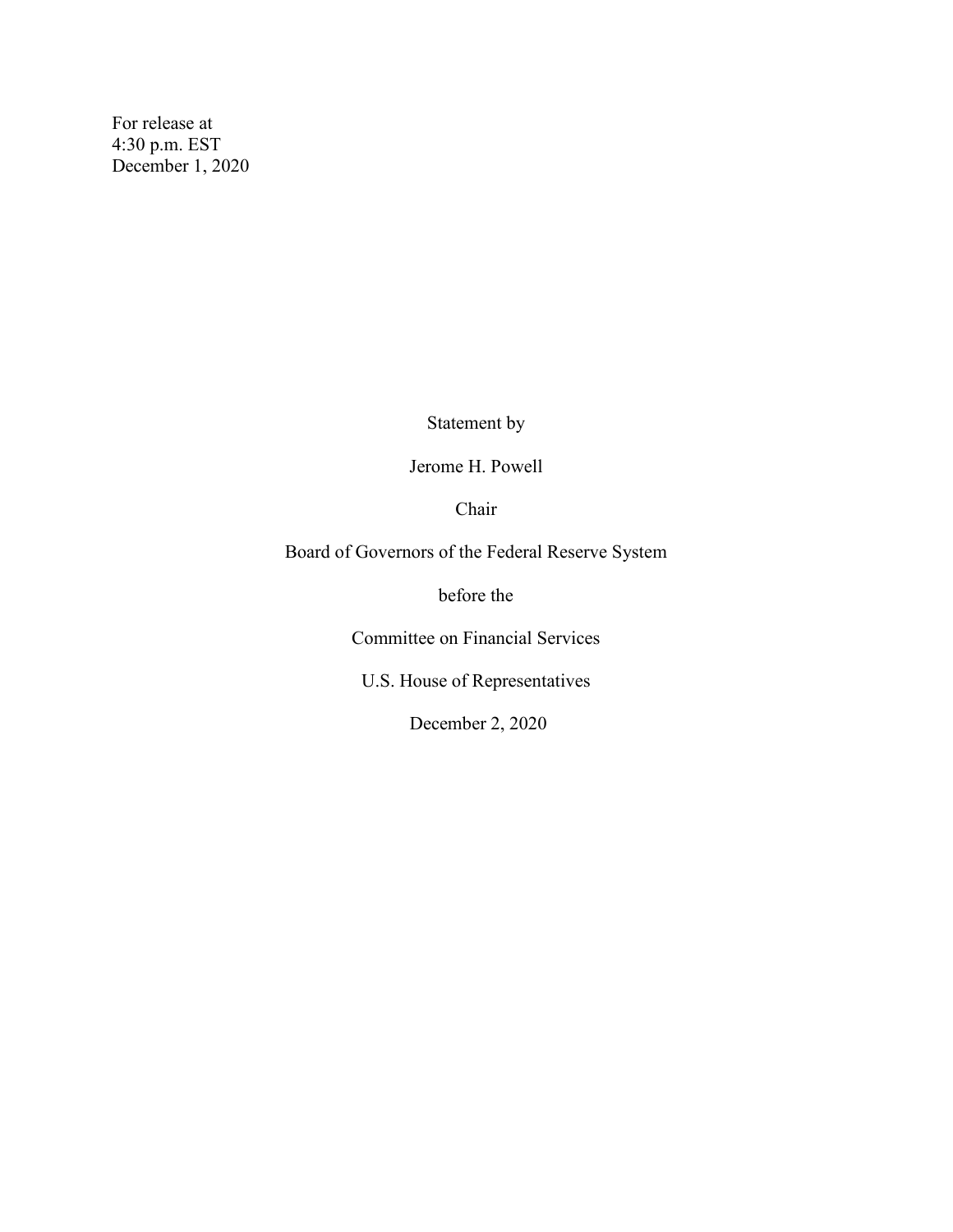Chairwoman Waters, Ranking Member McHenry, and other members of the Committee, thank you for the opportunity to update you on our ongoing measures to address the hardship wrought by the pandemic.

Our public health professionals continue to deliver our most important response, and we remain grateful for their service.

The Federal Reserve, along with others across government, is using its policies to help alleviate the economic burden. Since the pandemic's onset, we have taken forceful actions to provide relief and stability, to ensure that the recovery will be as strong as possible, and to limit lasting damage to the economy.

Economic activity has continued to recover from its depressed second-quarter level. The reopening of the economy led to a rapid rebound in activity, and real gross domestic product, or GDP, rose at an annual rate of 33 percent in the third quarter. In recent months, however, the pace of improvement has moderated.

Household spending on goods, especially durable goods, has been strong and has moved above its pre-pandemic level. In contrast, spending on services remains low largely because of ongoing weakness in sectors that typically require people to gather closely, including travel and hospitality.

The overall rebound in household spending is due, in part, to federal stimulus payments and expanded unemployment benefits, which provided essential support to many families and individuals.

In the labor market, more than half of the 22 million jobs that were lost in March and April have been regained, as many people were able to return to work. As with overall economic activity, the pace of improvement in the labor market has moderated. Although we welcome this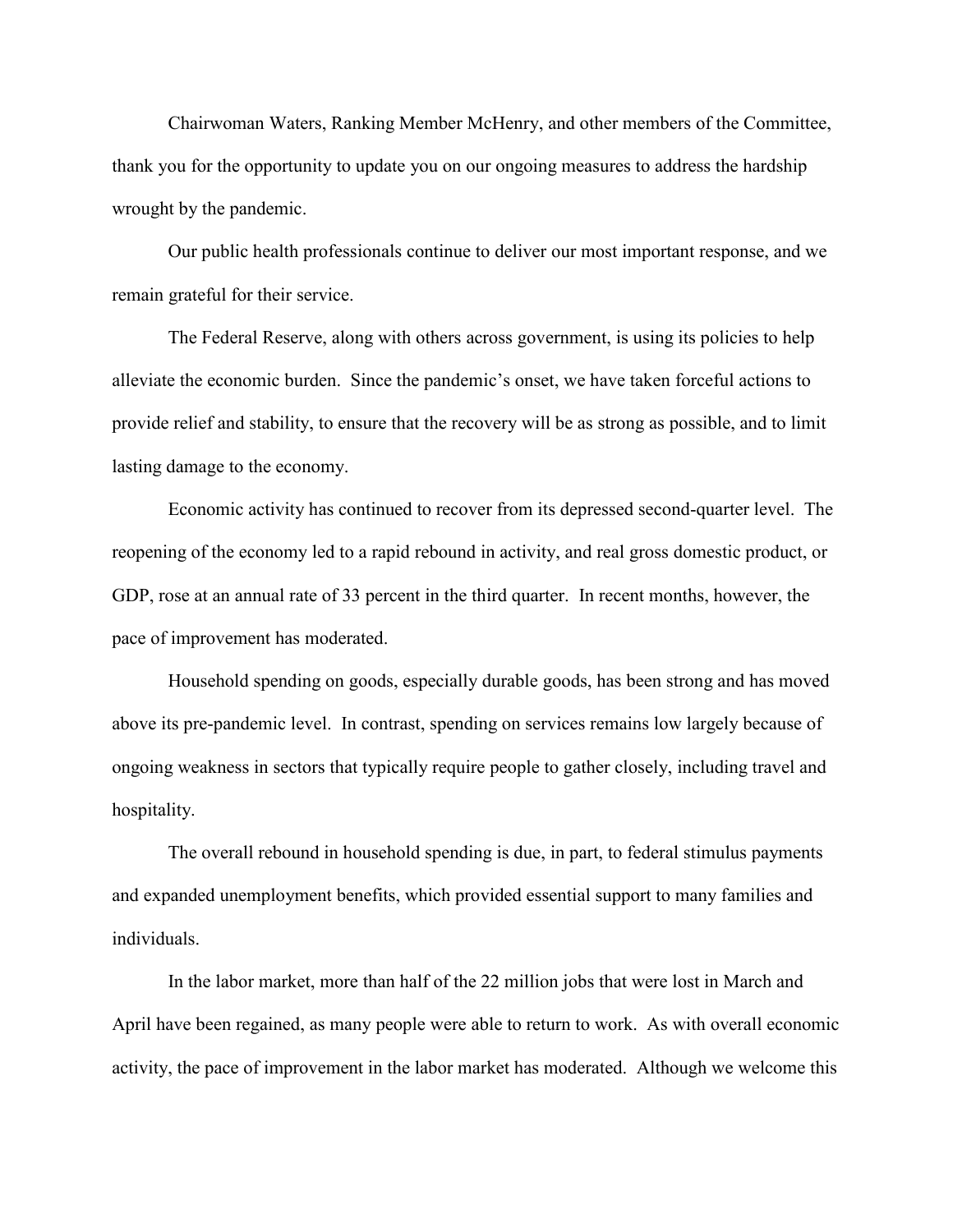progress, we will not lose sight of the millions of Americans who remain out of work. The economic downturn has not fallen equally on all Americans, and those least able to shoulder the burden have been hardest hit. In particular, the high level of joblessness has been especially severe for lower-wage workers in the services sector, for women, and for African Americans and Hispanics. The economic dislocation has upended many lives and created great uncertainty about the future.

As we have emphasized throughout the pandemic, the outlook for the economy is extraordinarily uncertain and will depend, in large part, on the success of efforts to keep the virus in check.

The rise in new COVID-19 cases, both here and abroad, is concerning and could prove challenging for the next few months. A full economic recovery is unlikely until people are confident that it is safe to reengage in a broad range of activities.

Recent news on the vaccine front is very positive for the medium term. For now, significant challenges and uncertainties remain, including timing, production and distribution, and efficacy across different groups. It remains difficult to assess the timing and scope of the economic implications of these developments with any degree of confidence.

The Federal Reserve's response has been guided by our mandate to promote maximum employment and stable prices for the American people, along with our responsibilities to promote the stability of the financial system. We have been taking broad and forceful actions to more directly support the flow of credit in the economy. Our actions, taken together, have helped unlock almost \$2 trillion of funding to support businesses large and small, nonprofits, and state and local governments since April. This, in turn, has helped keep organizations from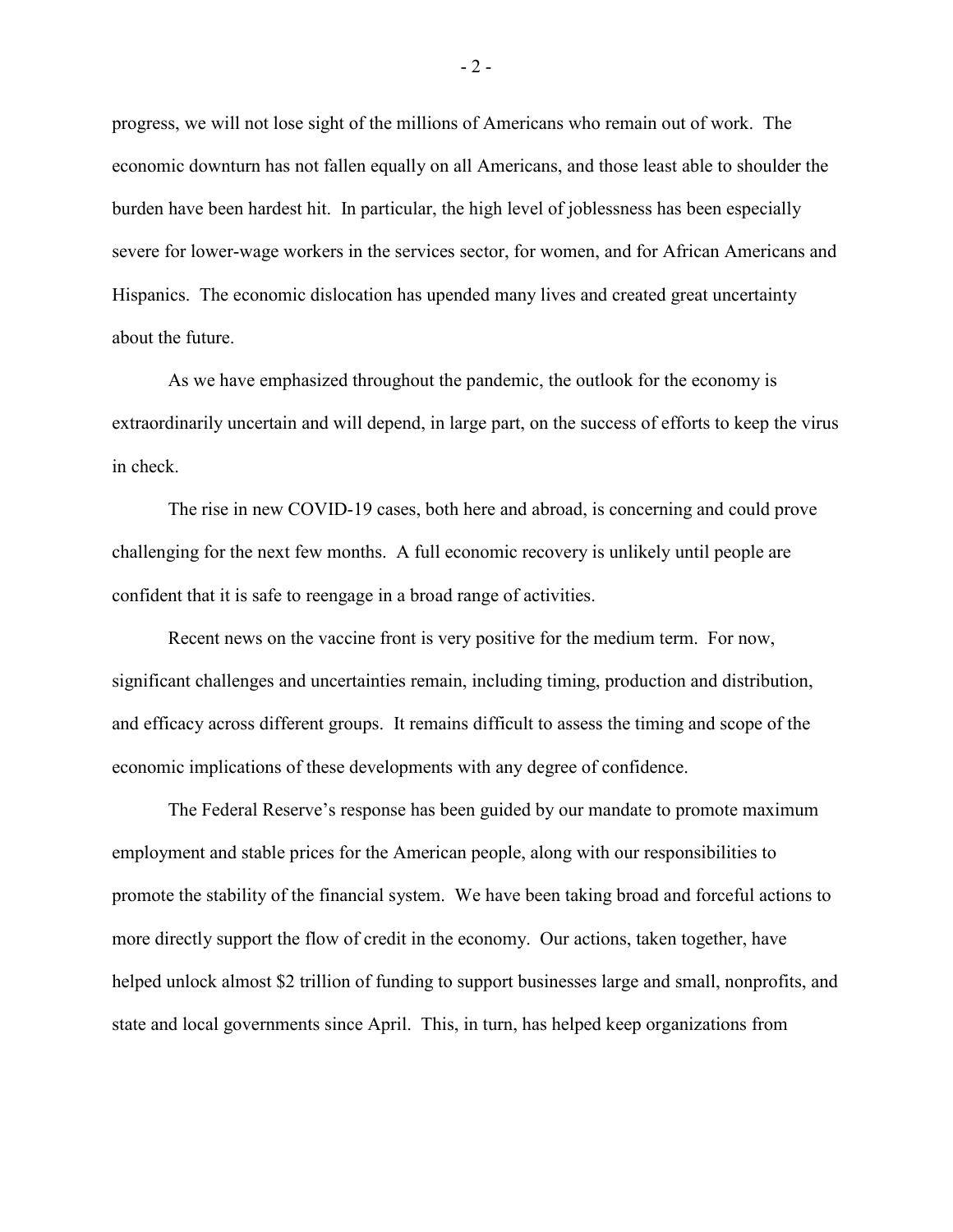shuttering and has put employers in both a better position to keep workers on and to hire them back as the economy continues to recover.

These programs serve as a backstop to key credit markets and have helped restore the flow of credit from private lenders through normal channels. We have deployed these lending powers to an unprecedented extent. Our emergency lending powers require the approval of the Treasury and are available only in very unusual circumstances, such as those we find ourselves in today. Many of these programs have been supported by funding from the Coronavirus Aid, Relief, and Economic Security Act (CARES Act), and I have included detailed information about those facilities in my written testimony.

The CARES Act assigns sole authority over its funds to the Treasury Secretary, subject to the statute's specified limits. The Secretary has indicated that these limits do not permit the CARES Act–funded facilities to make new loans or purchase new assets after December 31 of this year. Accordingly, the Federal Reserve will return the unused portion of funds allocated to the lending programs that are backstopped by the CARES Act in connection with their termination at the end of this year. As the Secretary noted in his letter, non–CARES Act funds in the Exchange Stabilization Fund are available to support emergency lending facilities if they are needed.

Everything the Fed does is in service to our public mission. We are committed to using our full range of tools to support the economy and to help assure that the recovery from this difficult period will be as robust as possible on behalf of communities, families, and businesses across the country.

Thank you. I look forward to your questions.

- 3 -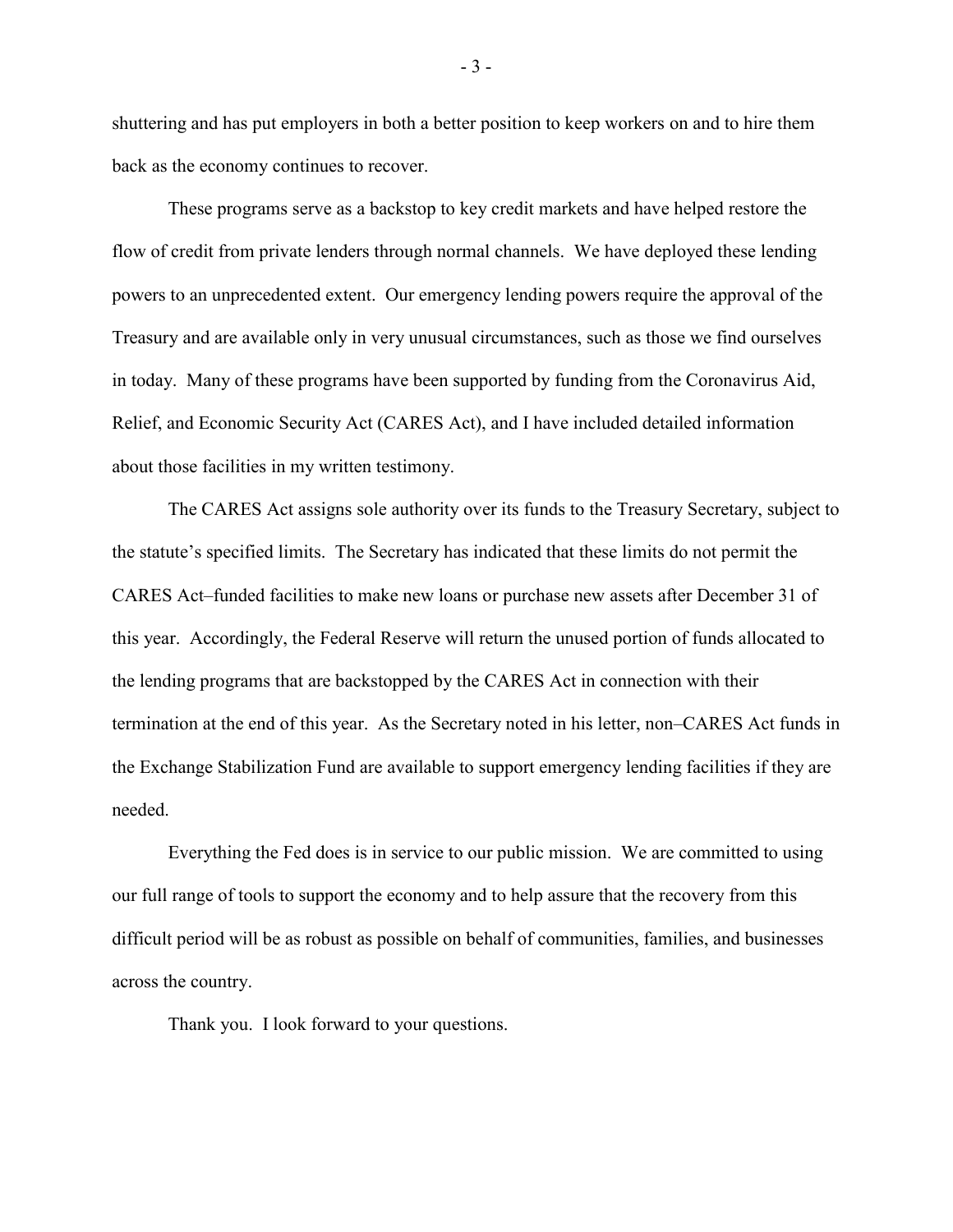## *Summary of Section 13(3) Facilities Using CARES Act Funding*

# *The Municipal Liquidity Facility*

The Municipal Liquidity Facility (MLF) helps state and local governments better manage the extraordinary cash flow pressures associated with the pandemic, in which expenses, often for critical services, are temporarily higher than normal and tax revenues are delayed or temporarily lower than normal. This facility addresses these liquidity needs by purchasing the short-term notes typically used by these governments, along with other eligible public entities, to manage their cash flows. By addressing the cash management needs of eligible issuers, the MLF was also intended to encourage private investors to reengage in the municipal securities market, including across longer maturities, thus supporting overall municipal market functioning.

Under the MLF, the Federal Reserve Bank of New York lends to a special purpose vehicle (SPV) that will directly purchase up to \$500 billion of short-term notes issued by a range of eligible state and local government entities. Generally speaking, eligible issuers include all U.S. states, counties with a population of at least 500,000 residents, cities with a population of at least 250,000 residents, certain multistate entities, and revenue-bond issuers designated as eligible issuers by their state governors. Notes purchased by the facility carry yields designed to promote private market participation—that is, they carry fixed spreads based on the long-term rating of the issuer that are generally larger than those seen in normal times. With funding from the Coronavirus Aid, Relief, and Economic Security Act (CARES Act), the Department of the Treasury has committed to make a \$35 billion equity investment in the SPV.

The MLF was announced on April 9, 2020, and closed its first transaction on June 5. As of November 25, the facility had purchased two issues for a total outstanding amount of \$1.7 billion.

- 4 -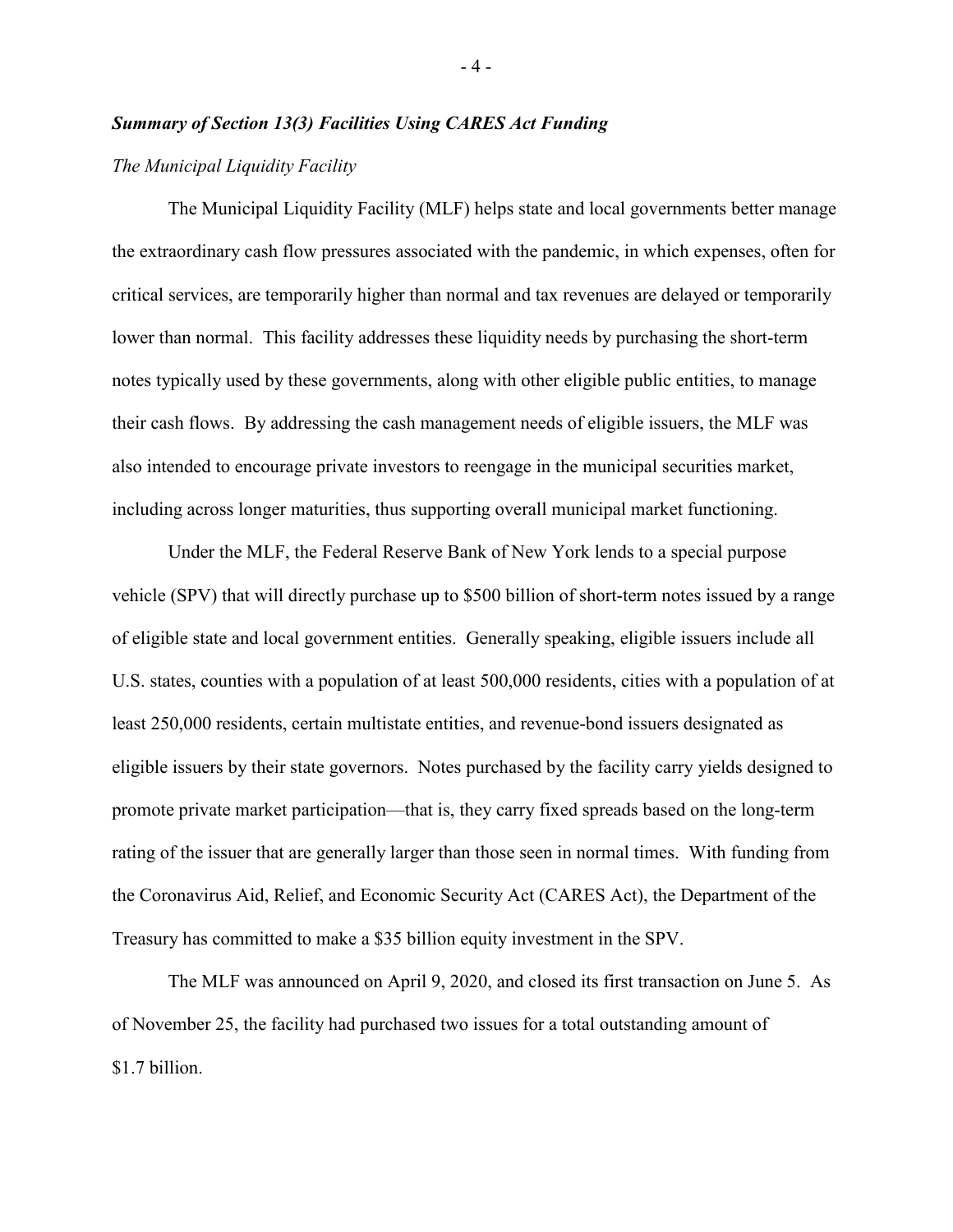The MLF has contributed to a strong recovery in municipal securities markets, which has facilitated a historic issuance of approximately \$275 billion of bonds since late March. State and local governments and other municipal bond issuers of a wide spectrum of types, sizes, and ratings have been able to issue bonds, including long maturity bonds, with interest rates that are at or near historical lows. Those municipal issuers that do not have direct access to the Federal Reserve under the MLF have still benefited substantially from a better-functioning municipal securities market.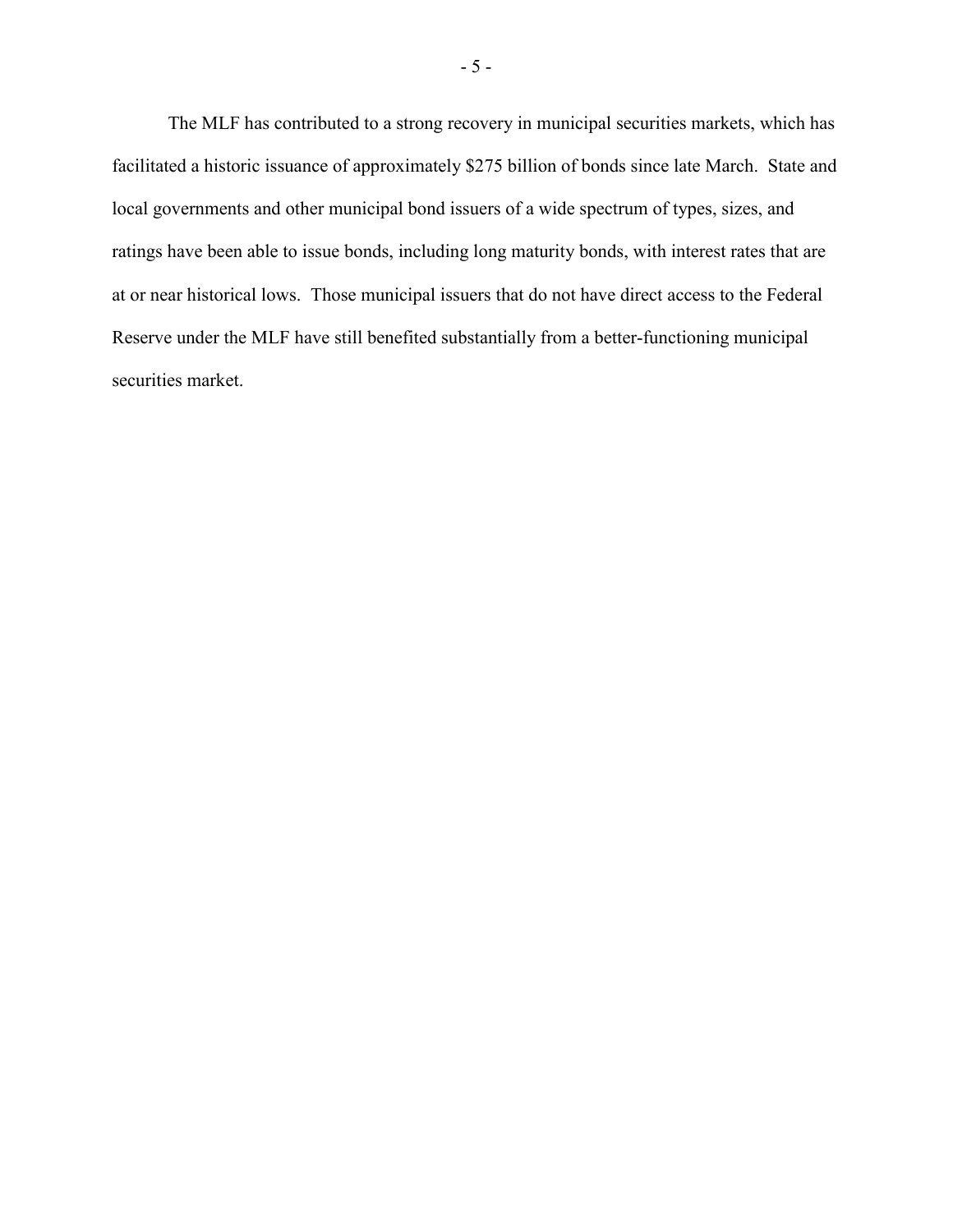# *The Main Street Lending Program*

The Federal Reserve established the Main Street Lending Program (Main Street) to support lending to small and medium-sized businesses and nonprofit organizations that were in sound financial condition before the onset of the COVID-19 pandemic. These businesses and nonprofits have good longer-term prospects but have encountered temporary cash flow problems due to the pandemic and, as a result, are not able to get credit on reasonable terms. In addition to providing loans for borrowers in current need of funds, Main Street offers a credit backstop for firms that do not currently need funding but may if the pandemic continues to erode their financial condition.

Under Main Street, the Federal Reserve Bank of Boston has set up one SPV to manage and operate five facilities: the Main Street New Loan Facility (MSNLF), the Main Street Priority Loan Facility (MSPLF), the Main Street Expanded Loan Facility (MSELF), the Nonprofit Organization New Loan Facility (NONLF), and the Nonprofit Organization Expanded Loan Facility (NOELF). The SPV will purchase up to \$600 billion in Main Street loan participations, while lenders retain a percentage of the loans. Main Street loans have a five-year maturity, no principal payments in the first two years, and no interest payments in the first year. Businesses with less than 15,000 employees or 2019 revenues of less than \$5 billion are eligible to apply for Main Street loans. Available loan sizes span from \$100,000 to \$300 million across the facilities and depend on the size and financial health of the borrower. With funding from the CARES Act, the Department of the Treasury has committed to make a \$75 billion equity investment in the SPV.

The business facilities (MSNLF, MSPLF, and MSELF) and nonprofit facilities (NONLF and NOELF) have broadly similar terms but differ in their respective underwriting standards.

- 6 -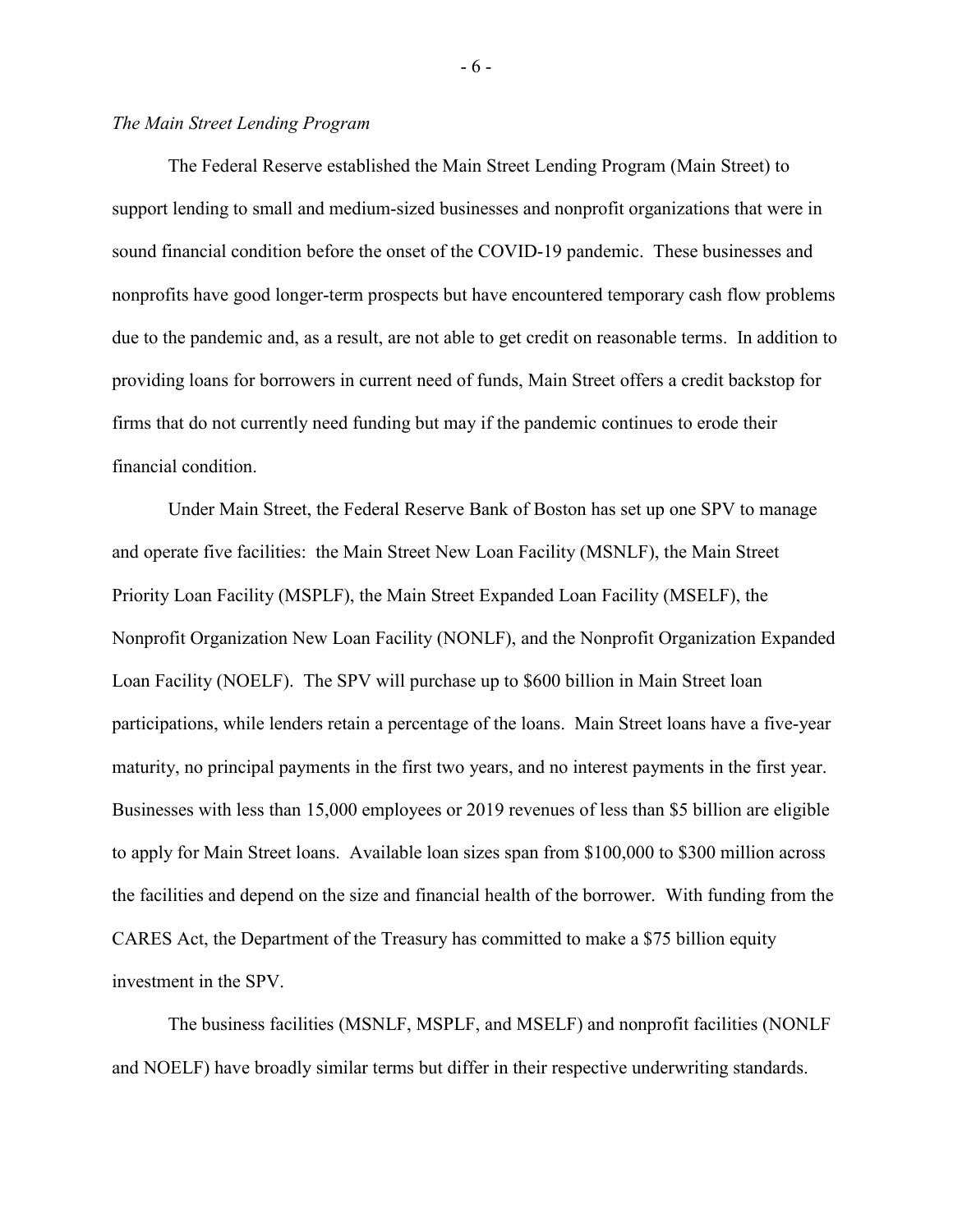The business facilities use the same eligibility criteria for lenders and borrowers and have many of the same terms, while other features of the loans extended in connection with each facility differ. The loan types also differ in how they interact with the borrower's outstanding debt, including with respect to the level of pre-crisis indebtedness a borrower may have incurred. Similarly, the nonprofit facilities have many of the same characteristics, but some features of the loans extended in connection with each facility differ. Eligible lenders may originate new loans under MSNLF, MSPLF, and NONLF or may increase the size of existing loans under MSELF and NOELF.

Main Street became operational on July 6, 2020. The Federal Reserve and the Department of the Treasury have modified the program several times to reflect extensive consultations with stakeholders, most recently by lowering the minimum loan threshold and adjusting fees to make the program more accessible. As of November 25, nearly 600 lenders representing more than half of U.S. banking assets have registered to participate in the program, and the program has purchased just under \$6 billion in participations.

Since Main Street became operational, the number of registered lenders and the amount of loan participations continue to increase. Program usage will depend on the course of the economy, the demand for credit by small and medium-sized businesses, and the ability of lenders to meet credit needs outside the Main Street program. Demand for Main Street loans may increase over time if the pandemic continues to affect the ability of businesses and nonprofits to access credit through normal channels and as other support programs expire.

- 7 -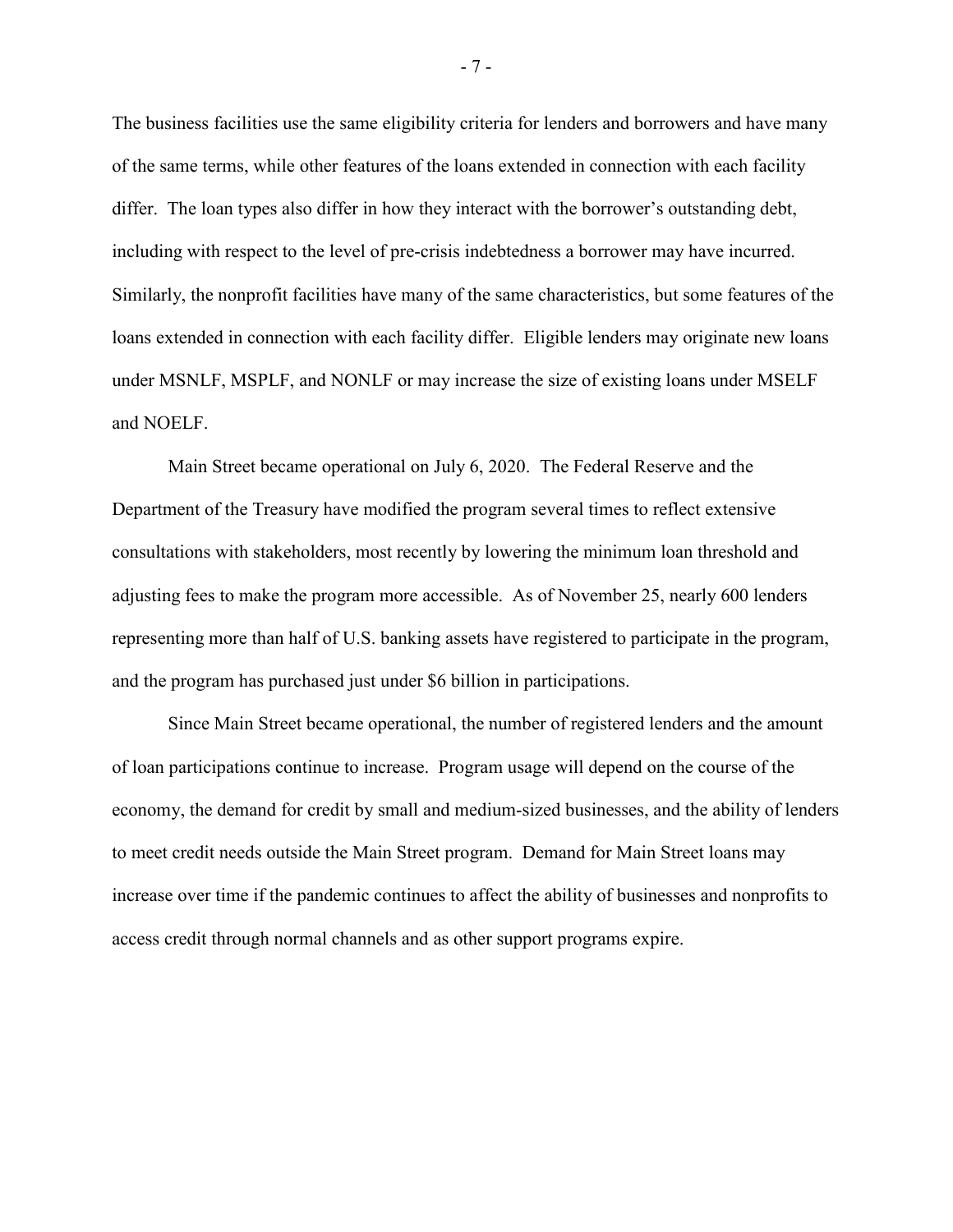## *The Secondary Market Corporate Credit Facility*

The Secondary Market Corporate Credit Facility (SMCCF) is designed to work alongside the Primary Market Corporate Credit Facility (PMCCF), discussed later, to support the flow of credit to large investment-grade U.S. companies so that they can maintain business operations and capacity during the period of dislocation related to COVID-19. The SMCCF supports market liquidity by purchasing, in the secondary market, corporate bonds issued by investmentgrade U.S. companies, by U.S. companies that were investment grade before the onset of the pandemic and remain near investment grade, and by U.S.-listed exchange-traded funds (ETFs) whose investment objective is to provide broad exposure to the market for U.S. corporate bonds.

Under the SMCCF, the Federal Reserve Bank of New York lends to an SPV that purchases in the secondary market both corporate bond portfolios in the form of ETFs and individual corporate bonds to track a broad market index. The SMCCF purchases ETF shares and corporate bonds at fair market value in the secondary market and avoids purchasing shares of ETFs when they trade at prices that materially exceed the estimated net asset value of the underlying portfolio. The pace of purchases is a function of the condition of the U.S. corporate bond markets. With funding from the CARES Act, the Department of the Treasury has committed to make a \$75 billion equity investment in the SPV for the PMCCF and SMCCF, with a \$25 billion allocation toward the SMCCF.

The SMCCF staggered its launch of ETF and bond purchases in order to act as quickly and effectively as possible. Through ETF purchases beginning on May 12, 2020, the SMCCF provided liquidity to the corporate bond market relatively quickly. The Federal Reserve began direct corporate bond purchases under the broad market index purchase program on June 16. In its first week of bond purchases, the SMCCF was purchasing about \$370 million per day. As of

- 8 -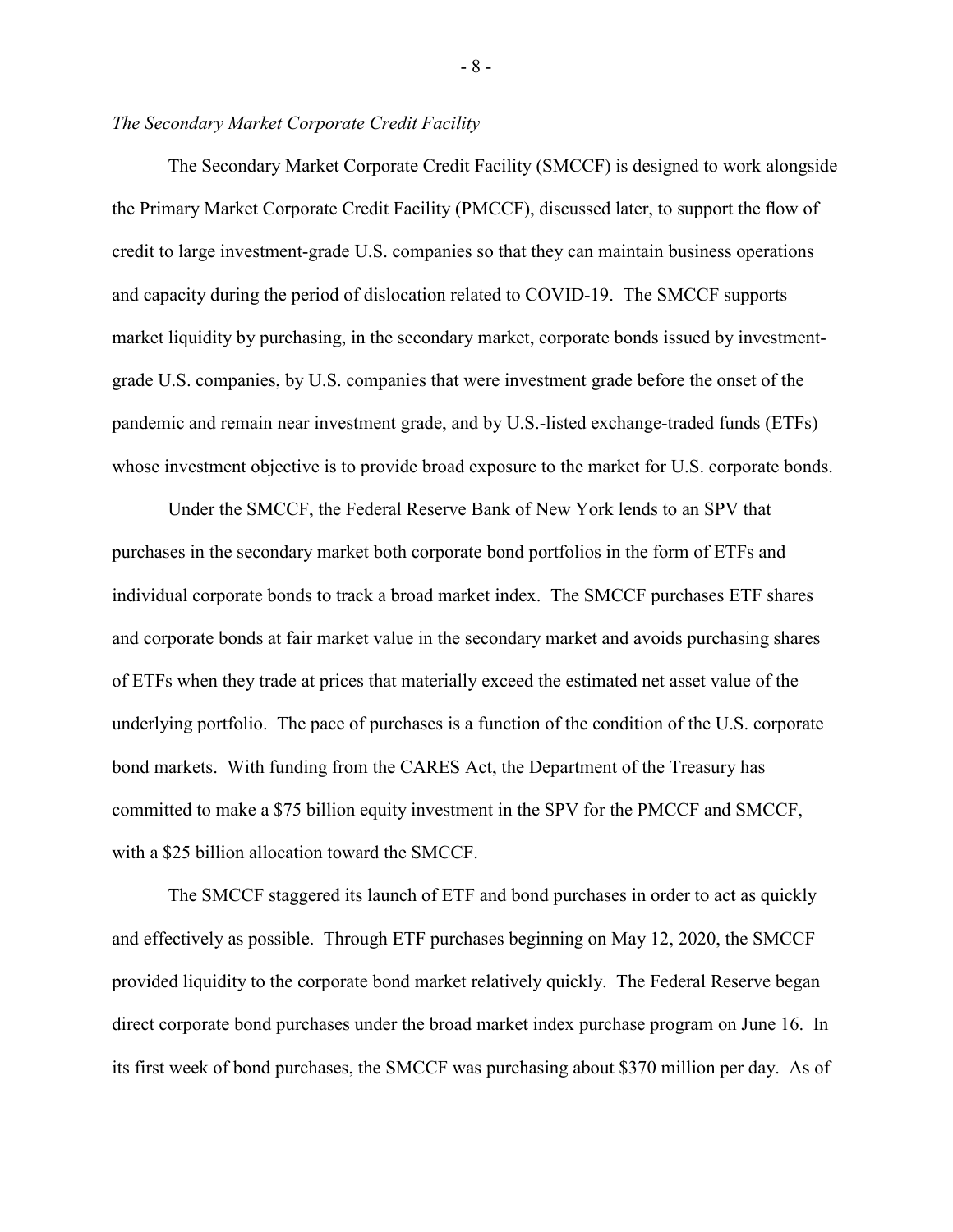November 25, purchases have been slowed to a current daily pace of approximately \$20 million of bonds and no ETFs, and the total SMCCF outstanding value has reached \$13.6 billion.

The SMCCF's announcement effect was strong, quickly improving market functioning and unlocking the supply of hundreds of billions of dollars of private credit. Since late March, more than \$1.6 trillion in corporate bonds have been issued without direct government or taxpayer involvement. The SMCCF has materially reduced its pace of purchases over the past few months as a result of the substantial improvements in the functioning of the U.S. corporate bond markets. The pace of purchases going forward will continue to be guided by measures of market functioning, increasing when conditions deteriorate and decreasing when conditions improve.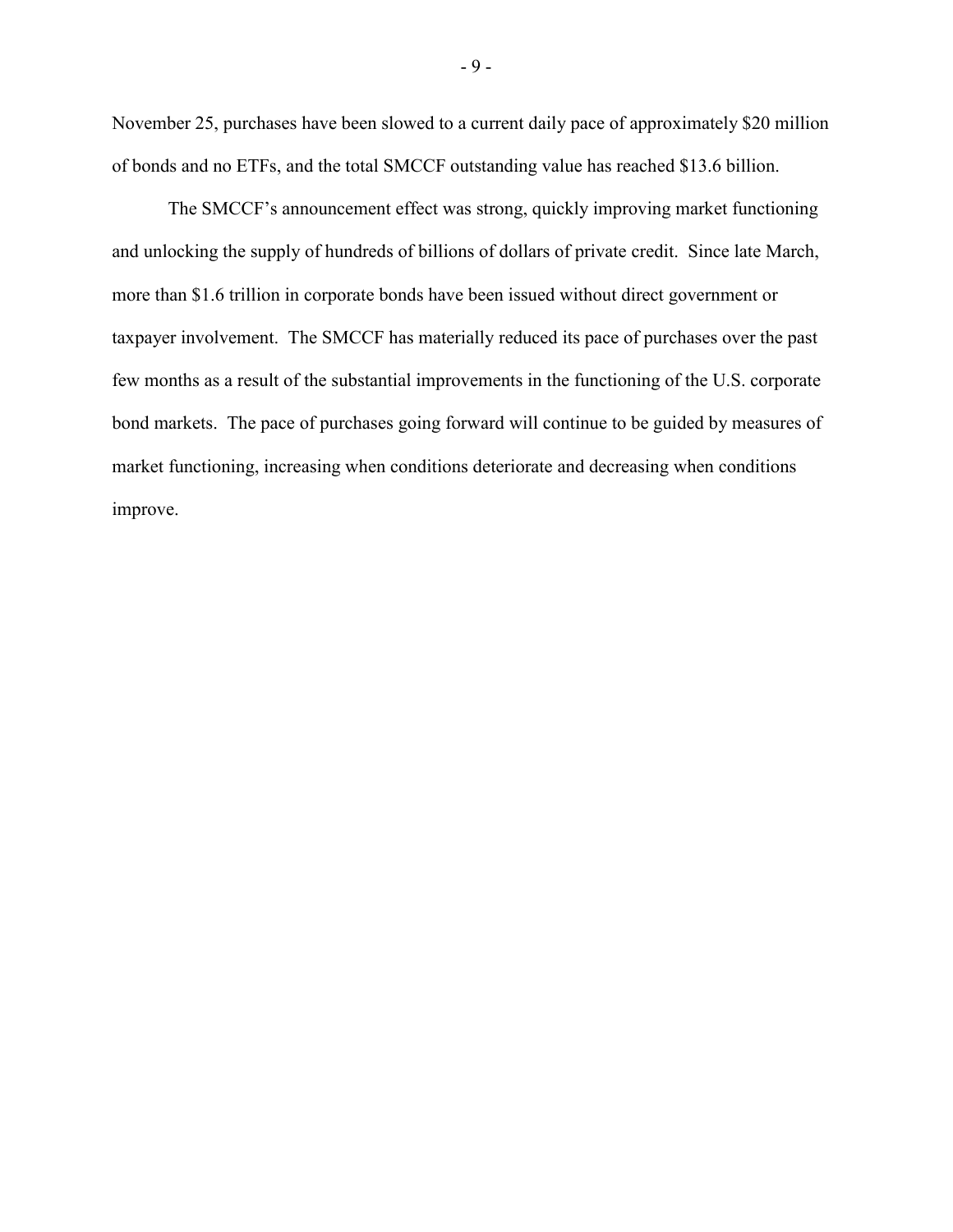## *The Primary Market Corporate Credit Facility*

The Primary Market Corporate Credit Facility (PMCCF) is designed to work alongside the Secondary Market Corporate Credit Facility (SMCCF) to support the flow of credit to large investment-grade U.S. companies so that they can maintain business operations and capacity during the period of dislocation related to COVID-19. The PMCCF supports market liquidity by serving as a funding backstop for corporate debt.

Under the PMCCF, the Federal Reserve Bank of New York lends to an SPV. The SPV will purchase qualifying bonds and syndicated loans with maturities up to four years. With funding from the CARES Act, the Department of the Treasury has committed to make a \$75 billion equity investment in the SPV for the PMCCF and SMCCF, with a \$50 billion allocation toward the PMCCF.

The dual announcement of the PMCCF and SMCCF was well received by the market. Between March 23 and April 6, 2020, credit spreads for investment-grade bonds declined substantially. As of November 25, there have not been any PMCCF transactions, nor have any indications of interest been received. While the PMCCF has not purchased any bonds since it opened, it serves as a backstop should markets enter another period of stress.